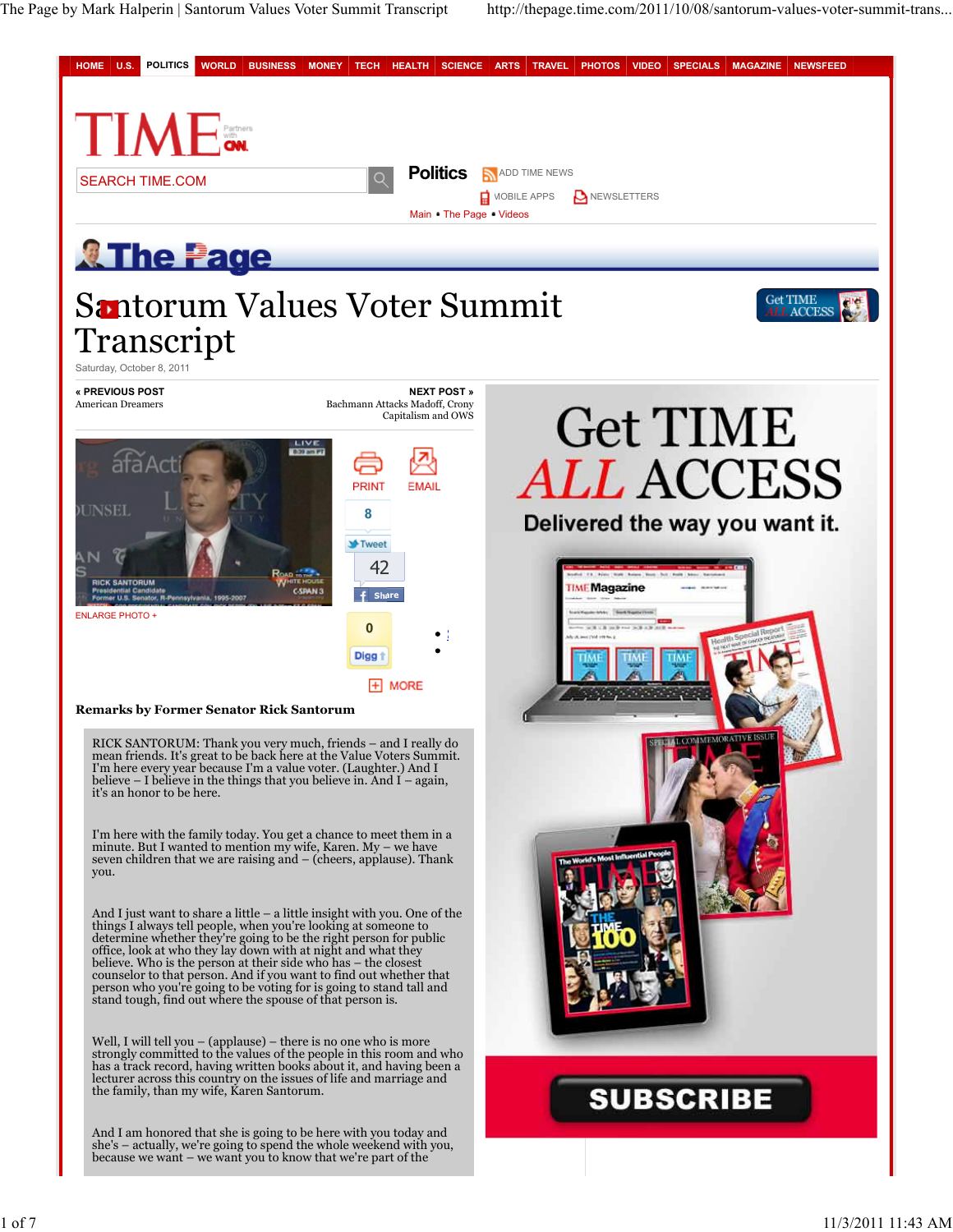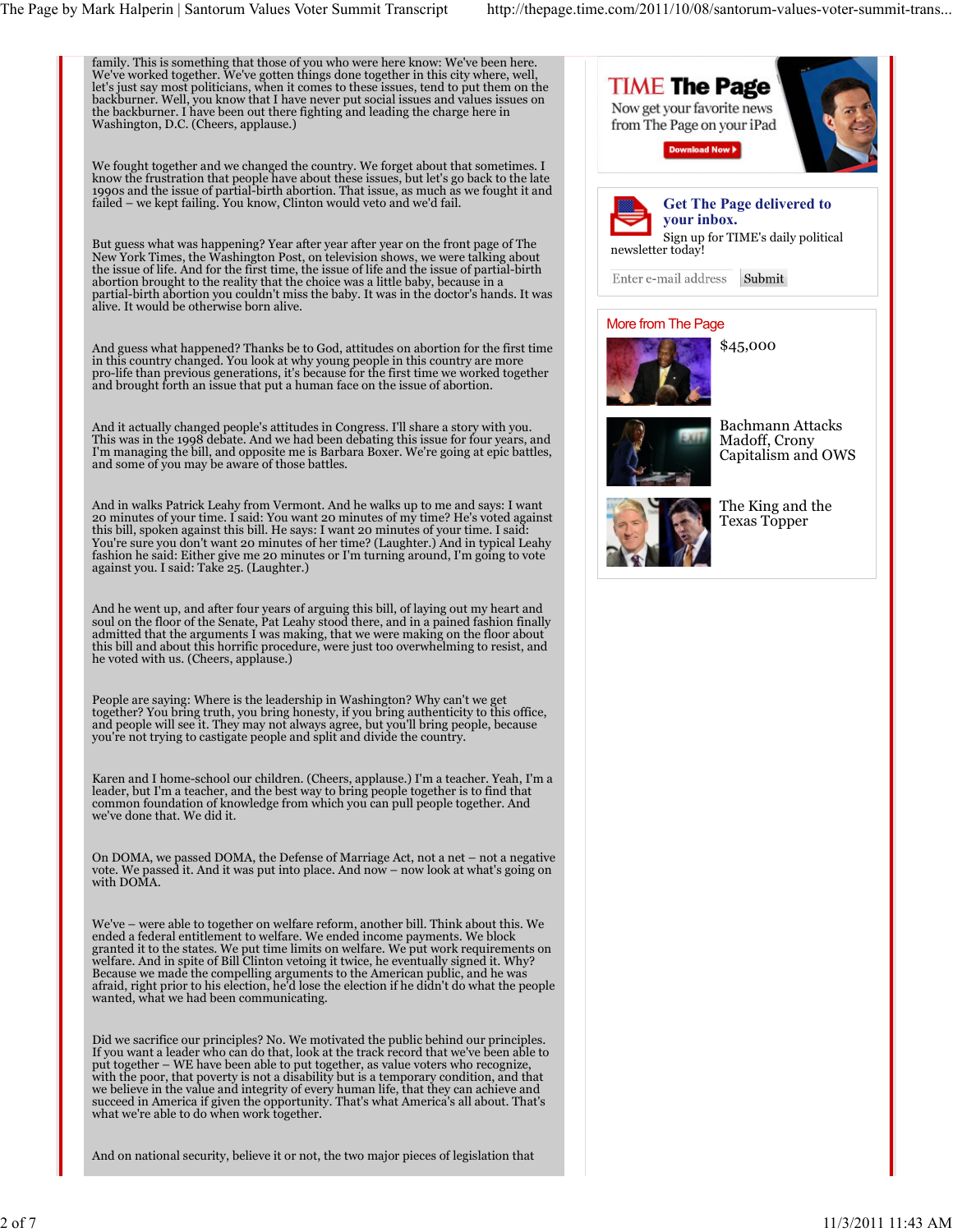| were just described dealing with the state of Israel that I was authoring, one dealing<br>with their arch nemesis, Syria, which continues to be, and one dealing with Iran -<br>both were opposed by President Bush. Both were eventually signed by President<br>Bush. And I was able to get Democratic sponsors, not the – not initially. In fact I<br>couldn't get Democratic sponsors or Republicans on either of these bills. But I kept<br>working, and they passed overwhelmingly. Why? Because we continued to go out<br>and teach and lead. That's what we need in this – in this time in this country,<br>someone who can have principles and yet lead this country.                                  |  |
|----------------------------------------------------------------------------------------------------------------------------------------------------------------------------------------------------------------------------------------------------------------------------------------------------------------------------------------------------------------------------------------------------------------------------------------------------------------------------------------------------------------------------------------------------------------------------------------------------------------------------------------------------------------------------------------------------------------|--|
| And now look where we are. The Defense of Marriage Act. The president of the<br>United States won't even defend the law in court. An abomination. And worse than<br>that, just recently, he has instructed his military chaplains to marry people, in direct<br>contravention – marry gays and lesbians in direct contravention to the Defense of<br>Marriage Act, which defines marriage in federal law as between a man and a woman.<br>So not only did the president not defend the law, he has now instructed people in the<br>military to break the law.                                                                                                                                                  |  |
| We need someone who can go out and lead and educate America and lead America at<br>this very vital time.                                                                                                                                                                                                                                                                                                                                                                                                                                                                                                                                                                                                       |  |
| Look at welfare. Food stamps are at the highest level ever. By the way, in 1996, when<br>we passed welfare reform, welfare was at the highest level ever. We were able to<br>change that. Why? Remember: Believing in people.                                                                                                                                                                                                                                                                                                                                                                                                                                                                                  |  |
| And of course the state of Israel. This president has done more to destroy the bonds<br>between Israel and the United States than any president in our history. He has<br>isolated Israel. He has brought contempt for Israel, to the point where he even<br>encouraged a year ago that the Palestinian Authority should bring a resolution to the<br>United Nations and had to feebly veto it to stop them for something he instigated in<br>the first place by suggesting it and then doing those things over the course of that<br>year to isolate Israel.                                                                                                                                                  |  |
| Ladies and gentlemen, we're at a critical time, morally, economically and from a<br>national security point of view, and we need a leader with experience who can get the<br>job done, who can motivate people, who can lead in a very clear and authentic<br>direction, who has a track record of standing up and fighting for those battles and<br>winning those battles.                                                                                                                                                                                                                                                                                                                                    |  |
| Together we can reignite this economy. I have $-1$ know there's a plan out there that's<br>the 9-9-9 plan. (Laughter.) I got a better plan.                                                                                                                                                                                                                                                                                                                                                                                                                                                                                                                                                                    |  |
| It's the "zero, zero, zero" plan. (Laughter, cheers, applause.) One of the great<br>problems in our economy, if you look at $t -$ and the Democrats hit on this, and it's a<br>populist theme, but there's truth in it – that the middle of America has started to<br>disappear – middle-income America. Why? Because of manufacturing jobs, folks.                                                                                                                                                                                                                                                                                                                                                            |  |
| Twenty-one percent of the people working in this country when I was growing up<br>were involved in manufacturing. Now it's 9 (percent). We need to get those jobs<br>back. How? Zero corporate income tax on any manufacturer or processor in this<br>country. (Cheers, applause.)                                                                                                                                                                                                                                                                                                                                                                                                                             |  |
| Because those manufacturing jobs left this country, there's \$1.2 trillion in corporate<br>profits sitting all over the world that won't come back because of taxes. Zero<br>corporate tax on all of that money brought back - if invested in plant and equipment<br>in this country, we will create a huge boom with \$1.2 trillion of investment in<br>building plants and purchasing equipment in this country. And zero – we will zero<br>out and repeal every single regulation the Obama administration has put in place<br>that is \$100 million to business and more. (Applause.)                                                                                                                      |  |
| We need a president who believes in free people and free markets. That's the basis of<br>our society. It's the basis of our economy. It's a moral enterprise that is America. Our<br>Declaration of Independence, which is they why of America, says we hold these<br>truths to be self-evident: that all men are created equal and endowed by our creator<br>with certain inalienable rights. Our rights come from God – not any god, but the God<br>of Abraham, Isaac and Jacob – that God. (Cheers, applause.)                                                                                                                                                                                              |  |
| And – that's right. And – and God didn't give us those rights. Our Founders didn't<br>recognize the rights from God and say, well, you get those rights and do whatever<br>you want to do. No. No, there are laws. There are laws that we have to live by. We<br>have responsibility when – with – comes with those rights. And our Founders laid it<br>out when they said life, liberty and the pursuit of happiness. Look up the definition<br>of "happiness" at the time of our founders, and here's what you'll find: To use liberty<br>to pursue – according to the definition of "happiness" – the morally right thing.<br>Why? Because our Founders understood that true happiness can only be found in |  |
|                                                                                                                                                                                                                                                                                                                                                                                                                                                                                                                                                                                                                                                                                                                |  |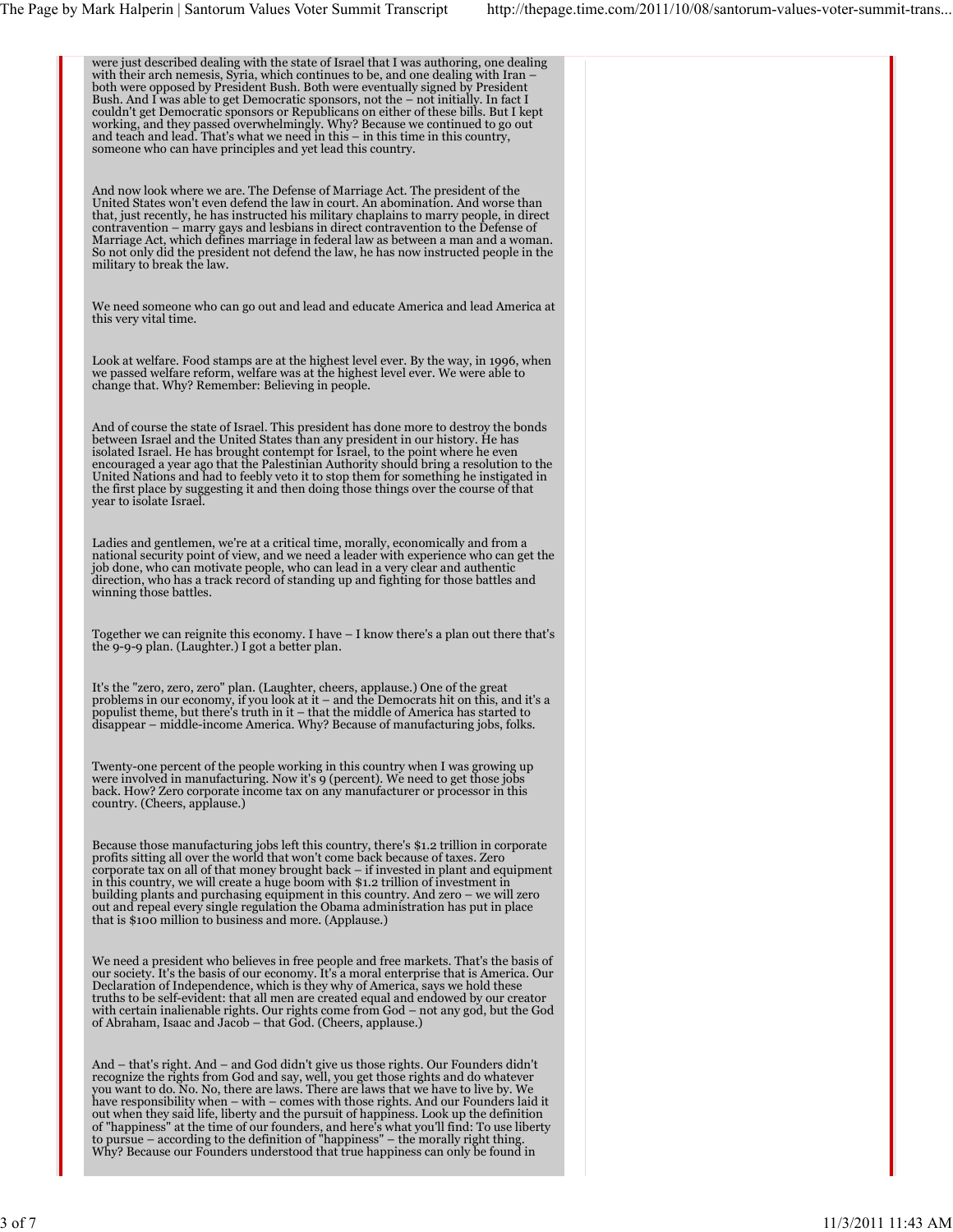doing what God's will is in our lives, right? That's true happiness. America at its foundation was a country that said we will believe in people who are nurtured by family and faith to live lives freely in conformity with God's law to help ourselves, our family, our community and our country, and we will build the greatest country in the history of the world. And guess what? It worked. We changed – we changed not just America, we changed the world. That is what we have to get back to. That is the foundation of – people talk about economic plans, and I just did. But we cannot have a strong economy unless we have strong families and strong faith in this country. (Cheers, applause.) People talk – people talk about, well, the moral issues have taken a backseat. That's because people don't understand how moral issues are absolutely essential for the economic success of this country. Look at this statistic. What percentage of families that have two parents heading that<br>family are in poverty in America? Answer: 5 percent. What percentage of single-<br>head-of-household families are in poverty in America? T have a successful economy, the single thing you can do is to nurture and support the institution of marriage and fathers taking responsibility for their children, building that solid foundation upon which society rests. (Cheers, applause.) And that means standing up and defending the institution of marriage as between one man and one woman – not backing away from it, standing up for it. (Cheers,<br>applause.) And there's one candidate in this race who has gone to state after state<br>and helped fight those battles not just for the federal mar what they did with abortion: pick off a few states, get the courts to say, ah, we can't have different laws on the issue such – fundamental as marriage, and then have the courts decide it. We must fight in every state to make sure that marriage remains between one man and one woman. And as president, I will do that. (Cheers, applause.) The final issue is national security. National security is a – is an issue that I know a<br>lot about. Again, we've seen, with this president, experience matters. (Laughter.)<br>When that phone call comes at 3:00 in the morning, up and waiting for the call because I will know what's going on in the world around us. They won't have to get me out of bed. (Applause.) We have experience. Experience is eight years on the Armed Services Committee,<br>transforming the military. You saw in the debates, I get all the moral/cultural<br>questions. I get the questions on abortion and "don't ask, don' You know what? Bring it on. (Cheers, applause.) Don't you want a president that's comfortable in their shoes and talking about these issues? AUDIENCE MEMBERS: Yes. MR. SANTORUM: Don't you want a president who, by virtue of the fact of who they are – see, that's the difference here. I want to bring out Karen and the kids just for a minute. I want to share a story with you. Because being president – come on, Karen. (Laughter, applause, cheers.) Thank you. Thank you. Being president is not just about passing laws, folks. It's about leading. One of the things I learned when I was a United States senator is, one of the greatest things you<br>have is – in power is the power to convene, the power to talk about something and<br>have people have to listen because, well, you're in a How many conversations have we had over the past couple of weeks talking about<br>class warfare, talking about millionaires and billionaires and pitting one group<br>against another at your kitchen table. Why? Because the presid We have seven children in our family. We have a little girl who's not here with us, who's 3 years old, who is a miracle to be alive. The world would look at her as a<br>special-needs child, a disabled child. But she is the most abled of all my children,<br>because she is pure love. She is a little girl who shou say she should have been gone from us years ago. But we loved her. She's the center of our home. We care for her and she is, in fact, the joy of our lives.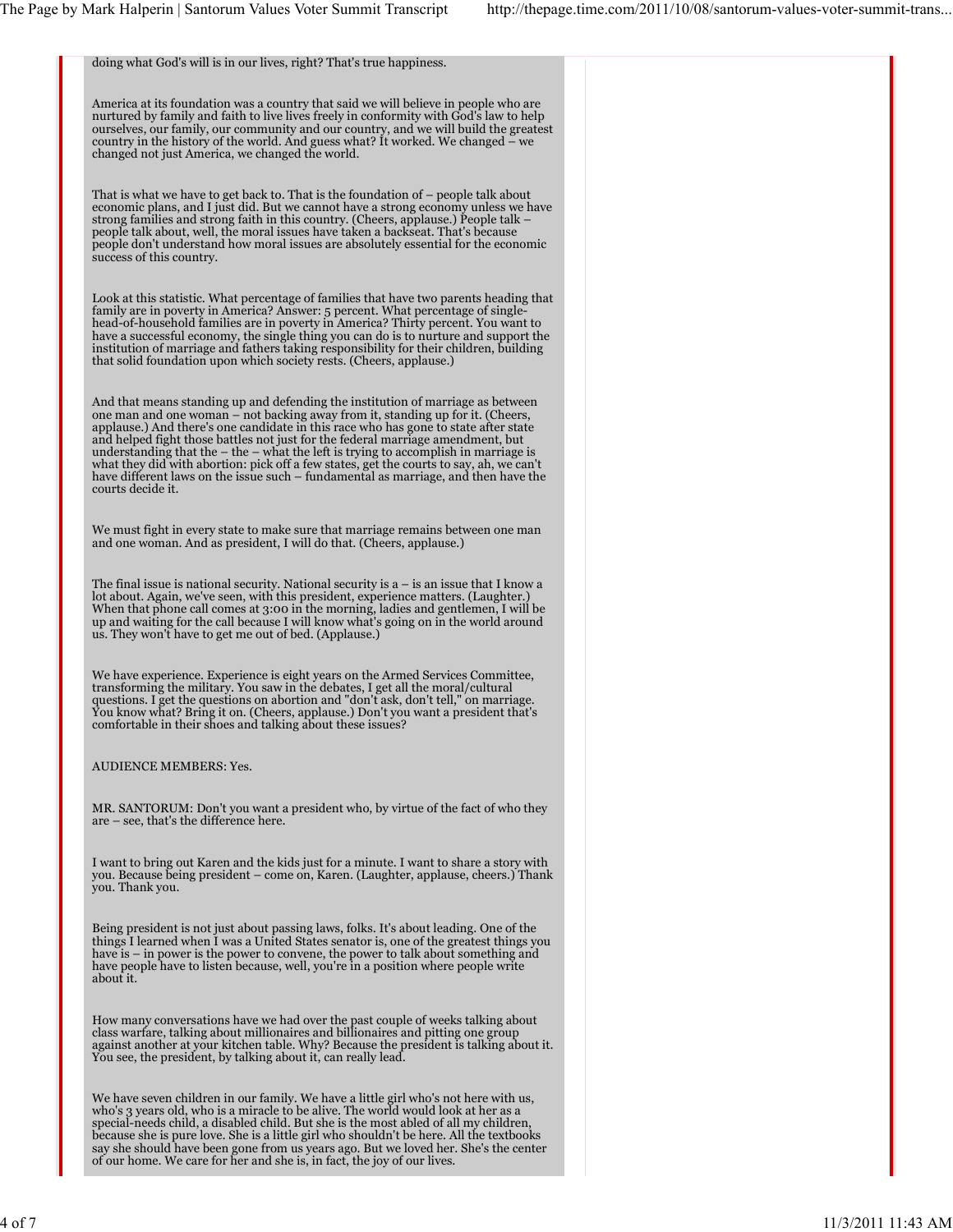Imagine the example of this, quote, "disabled" child being that light for people to see the value of every child of God in our world. It's by example that you lead. We have the opportunity to have a debate about things just by talking about the family, talking about life. That's how we changed with partial birth, because we've<br>talked about it. If you want to know whether I'm going to stand there and be tough<br>on the issues that we all care about, let me just share Some of you may remember the debate in 1996 on partial-birth abortion. It was a debate where we were going back and forth on this issue of, you know, having this<br>procedure available late in pregnancy when the pregnancy would have gone awry.<br>That doesn't mean the health of the mother was in jeopardy; n expecting was not anymore what – the baby they wanted, because of a disability. I'll never forget Dianne Feinstein getting up and talking about how this procedure had to be available because children might be born with no eyes or ears or legs, and as a result, they should be killed. And I got up and said: You know, Karen is pregnant with our fourth child, and I have a sonogram – we have a sonogram in a week. Imagine, what are you saying to me, that if I would go in there and find out that<br>maybe something was wrong, what would I think that my reaction should be; to<br>terminate the pregnancy, to kill our child because he's a – he disability? Well, we continued to fight that battle, and a week later we had that sonogram. And the doctor looked over at Karen and me and said: Your son has a fatal defect and is going to die. We were stunned, we were angry, but mostly we just cried. But we didn't give up. We didn't end his life. We gave him a name that very day: Gabriel Michael. And we fought for his life. Karen – we even had surgery done to<br>save his life, and it worked. But then Karen got an infection and went into labor and<br>delivered our son, Gabriel Michael. He lived for two ho had a very short life, but he had a life that knew only love. At the end of that, Karen went on and continued to write. She always kept a diary of all of our children. And she wrote about Gabriel through this difficult time and afterwards. Her mother encouraged her to publish those letters called "Letters to Gabriel." That little book sold 25,000 copies – more, I might add, than the book I published, by the way. (Laughter.) Karen wrote a second book that also sold more than my book. (Laughter.) You can tell who the better one in the family is, but you got me, sorry about that. (Laughter.) But – and so we had this book. But even today people come up to me and say: Thank you. Thank Karen for sharing her story. It saved the life of our child. We didn't have an abortion, or it helped us heal. But I want to share with you a little miracle, because one of the things we struggled with when we lost Gabriel is that, how could we be unfaithful? Because it was the first year – 1996 – that I had ever spoken a word on the issue of abortion on the floor of the Senate. I was afraid. I represented a state, a tough state. I had represented<br>overwhelmingly Democratic districts. The last thing I needed to do was to go out and<br>talk about abortion. But I felt compelled to do it. answer was that God would take my child right after that. And something happened during that debate which I reflected upon – in fact, Karen<br>did at the end of her book. And I'll read it to you and share it to you as a conclusion<br>so you understand how deeply rooted these issues are And this is from her book "Letters to Gabriel": During the partial-birth abortion debate, a senator was thanking women who had had partial-birth abortions for coming forward with their story. That senator was Barbara Boxer. And there was a group of women outside the House/Senate elevators who would intercept members and try to lobby them to defeat this bill. Boxer said, they're crying. They're crying because they don't understand how senators could take away an option. They're crying because they do not believe that these senators truly understand what this meant for their families. Karen continues: Daddy, these are letters to our son. Daddy said in response, quote: "The senator says she hears the cries of the women outside this chamber. We would be deafened by the cries of the children who are not here to cry because of this procedure."

The Washington Post described what happened next, quote: "Republican Senator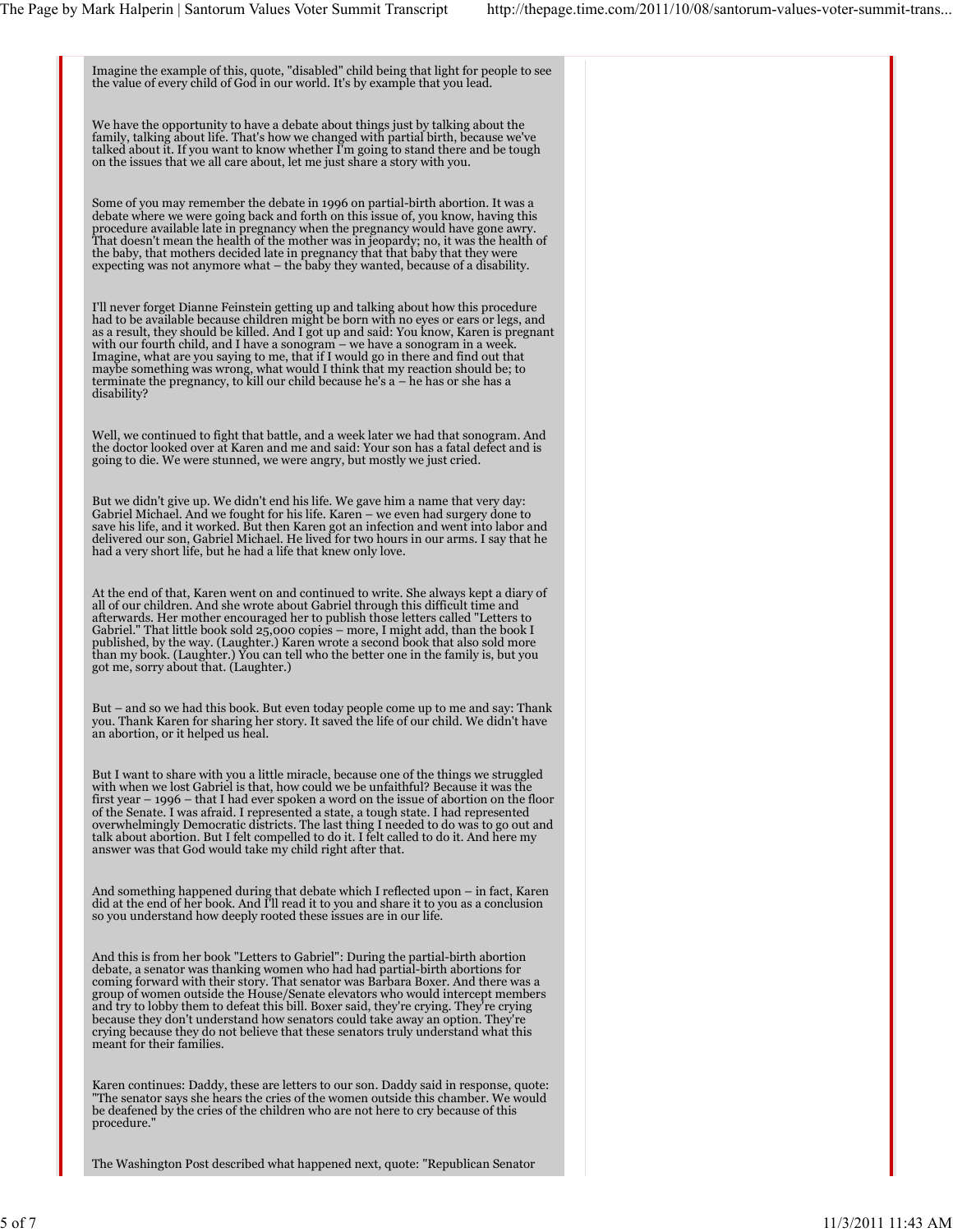